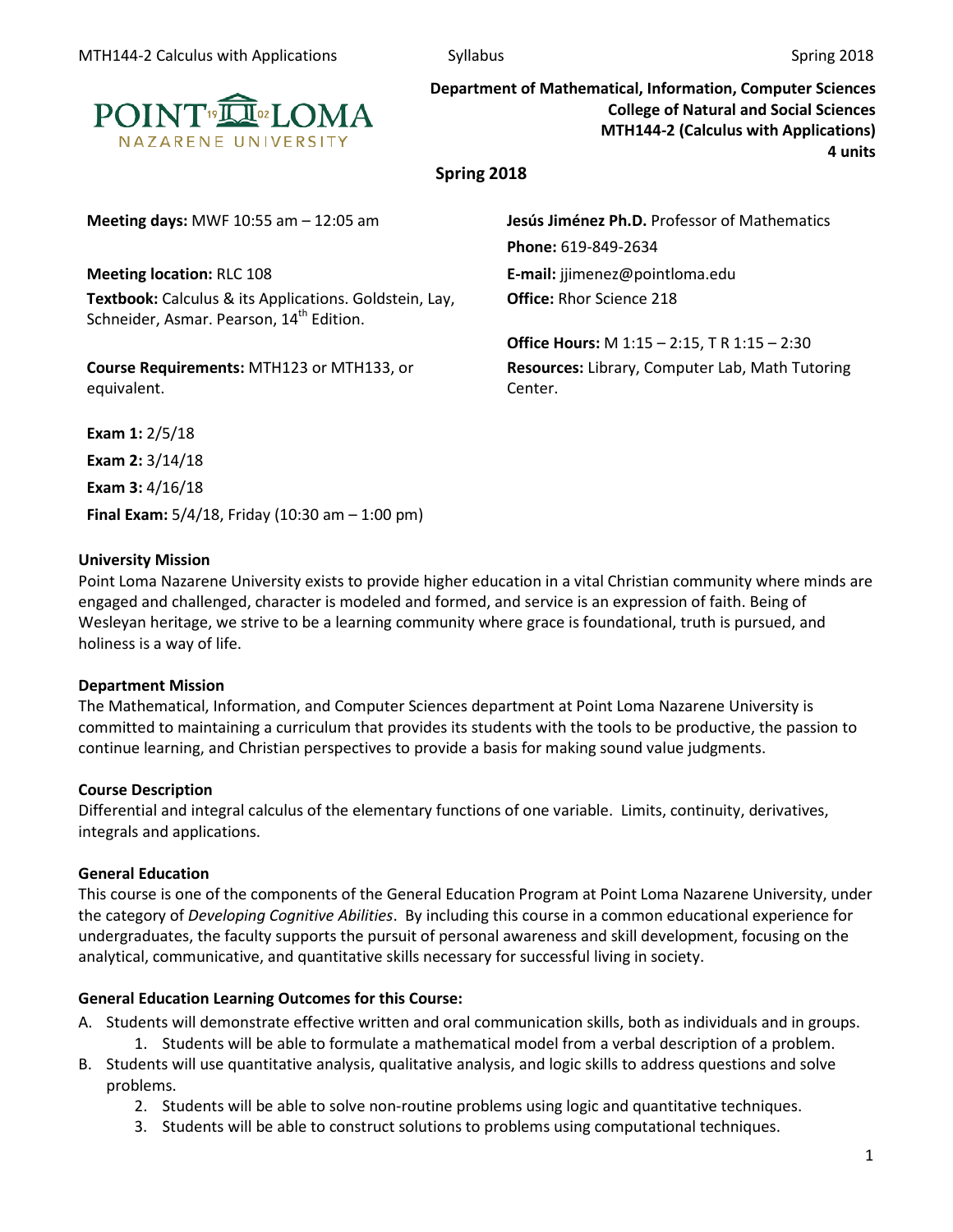### **Financial Literacy**

A portion of PLNU's mathematics general education is focused on financial literacy. Part of this class will examine issues related to borrowing and saving money, budgeting and the use of credit cards using some of the concepts introduced in calculus.

### **Attendance**

Attendance is expected at each class session. In the event of an absence you are responsible for the material covered in class and the assignments given that day.

Regular and punctual attendance at all classes is considered essential to optimum academic achievement. If the student is absent from more than 10 percent of class meetings, the faculty member can file a written report which may result in de-enrollment. If the absences exceed 20 percent, the student may be de-enrolled without notice until the university drop date or, after that date, receive the appropriate grade for their work and participation. See **Attendance Policy** in the in the Undergraduate Academic Catalog.

### **Class Enrollment**

It is the student's responsibility to maintain his/her class schedule. Should the need arise to drop this course (personal emergencies, poor performance, etc.), the student has the responsibility to follow through (provided the drop date meets the stated calendar deadline established by the university), not the instructor. Simply ceasing to attend this course or failing to follow through to arrange for a change of registration (drop/add) may easily result in a grade of F on the official transcript.

### **Academic Accommodations**

If you have a diagnosed disability, please contact PLNU's Disability Resource Center (DRC) within the first two weeks of class to demonstrate need and to register for accommodation by phone at 619-849-2486 or by e-mail at [DRC@pointloma.edu.](mailto:DRC@pointloma.edu) See [Disability Resource Center](http://www.pointloma.edu/experience/offices/administrative-offices/academic-advising-office/disability-resource-center) for additional information. For more details see the PLNU catalog unde[r Academic Accommodations.](https://catalog.pointloma.edu/content.php?catoid=28&navoid=1761#Academic_Accommodations) Students with learning disabilities who may need accommodations should discuss options with the instructor during the **first two weeks** of class.

#### **Academic Honesty**

Students should demonstrate academic honesty by doing original work and by giving appropriate credit to the ideas of others. Academic dishonesty is the act of presenting information, ideas, and/or concepts as one's own when in reality they are the results of another person's creativity and effort. A faculty member who believes a situation involving academic dishonesty has been detected may assign a failing grade for that assignment or examination, or, depending on the seriousness of the offense, for the course. Faculty should follow and students may appeal using the procedure in the university Catalog. See [the catalog](https://catalog.pointloma.edu/content.php?catoid=28&navoid=1761#Academic_Honesty) for definitions of kinds of academic dishonesty and for further policy information.

#### **Final Exam Policy**

The final exam date and time is set by the university at the beginning of the semester and may not be changed by the instructor. This schedule can be found on the university website and in the course calendar. No requests for early examinations will be approved. Only in the case that a student is required to take three exams during the same day of finals week, is an instructor authorized to consider changing the exam date and time for that particular student.

# **Copyright Protected Materials**

Point Loma Nazarene University, as a non-profit educational institution, is entitled by law to use materials protected by the US Copyright Act for classroom education. Any use of those materials outside the class may violate the law.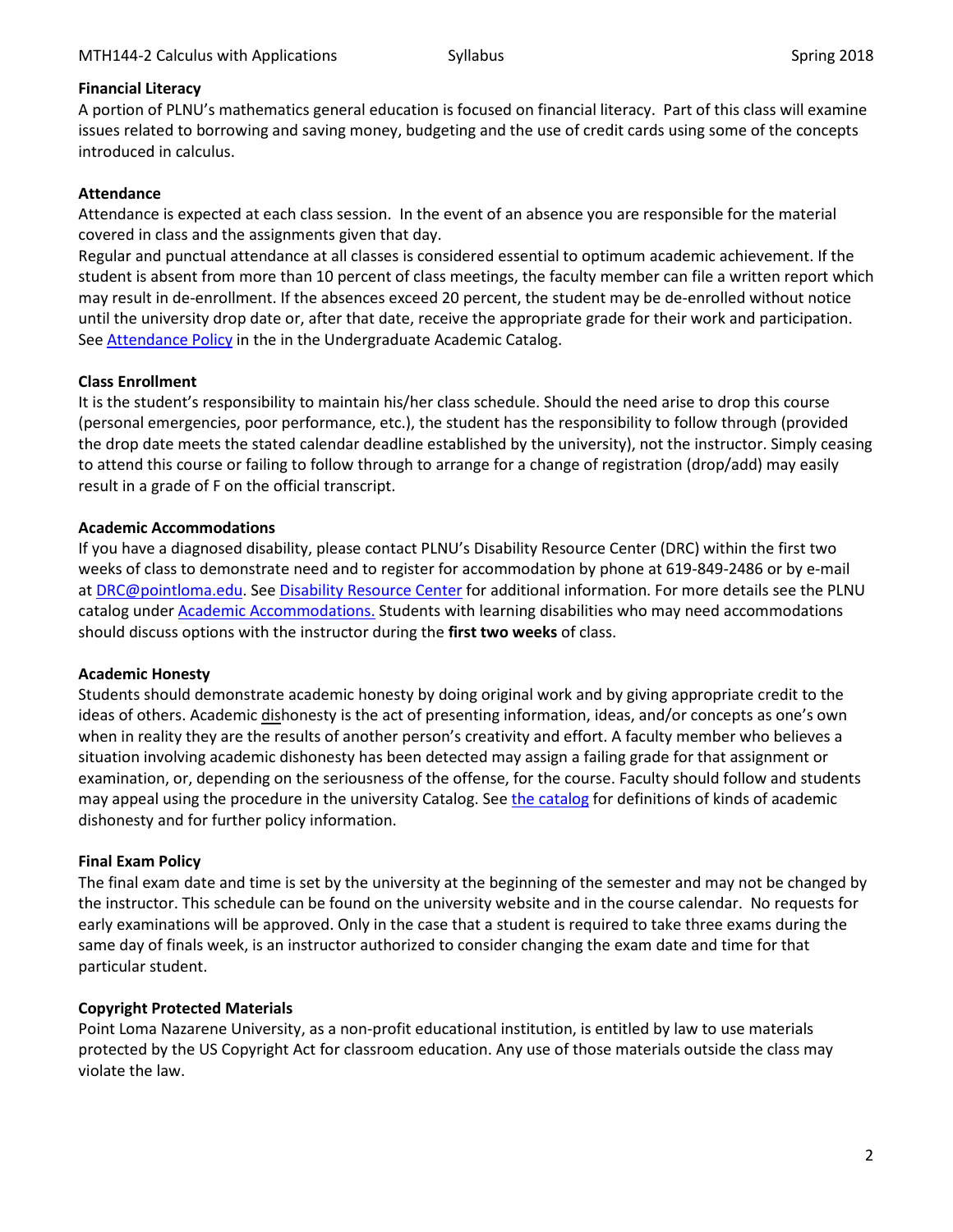### **Credit Hour**

In the interest of providing sufficient time to accomplish the stated course learning outcomes, this class meets the PLNU credit hour policy for a 4-unit class delivered over 16 weeks. Specific details about how the class meets the credit hour requirements can be provided upon request. Note that if you have an online or hybrid class then you need to provide further details of the amount of time spent in various activities. We have samples in the department.

## **Homework**

Homework will be assigned every class meeting. A homework assignment is late if it is not received at the start of class on the due date. No late homework will be accepted. However, the two lowest homework scores will be dropped. Please be sure that your homework is stapled together and the problems are in order. Homework will be scored on a combination of completeness and correctness. A random selection (the same for all people) of the problems will be graded on any homework assignment.

### **Late Work**

All assignments are to be submitted/turned in by the beginning of the class session when they are due—including assignments posted in Canvas. Incompletes will only be assigned in extremely unusual circumstances.

### **Partial Exams Policy**

Tests and the Final Exam will include problems and questions over material assigned in the text, readings and handouts, as well as material presented in class.

No examination shall be missed without **prior consent by me** or a well-documented emergency beyond your control. A score of zero will be assigned for an examination that is missed without prior consent or a welldocumented emergency beyond your control. The examination schedule is included in the daily schedule. I do not intend to accept excuses such as poor communication with parents, benefactors, sport team sponsors and/or travel agents.

# **Grade Distribution**

| Three partial exams $@$ 15 % each | 45 %  |
|-----------------------------------|-------|
| <b>Final Exam</b>                 | 30 %  |
| Homework                          | 25 %  |
| Total                             | 100 % |

# **Grading Scale**

Course grades will be assigned according to the following scale:

| <b>Grading Scale in Percentages</b> |             |              |              |              |  |  |
|-------------------------------------|-------------|--------------|--------------|--------------|--|--|
|                                     |             |              |              |              |  |  |
|                                     |             | (87.5, 90)   | (77.5, 80)   | (67.5, 70)   |  |  |
|                                     | [92.5, 100] | [82.5, 87.5] | [72.5, 77.5] | [62.5, 67.5] |  |  |
|                                     | [90, 92.5]  | [80, 82.5]   | [70, 72.5]   | [60, 62.5]   |  |  |

#### **Cell Phones**

Turn off any cell phone, pager or things that make noise while you are in class. Also, do not text or work on other classes while in class - to do so is disrespectful to me and your classmates.

# **General Advice**

The key to success in this class is to attend lectures regularly and do your homework. You learn mathematics by doing it yourself. You should expect to spend approximately two hours outside of class for every one hour in class working on homework and going over concepts. When doing homework, please note it is normal to not be able to do every problem correct on the first attempt. Do not be discouraged, instead seek help.